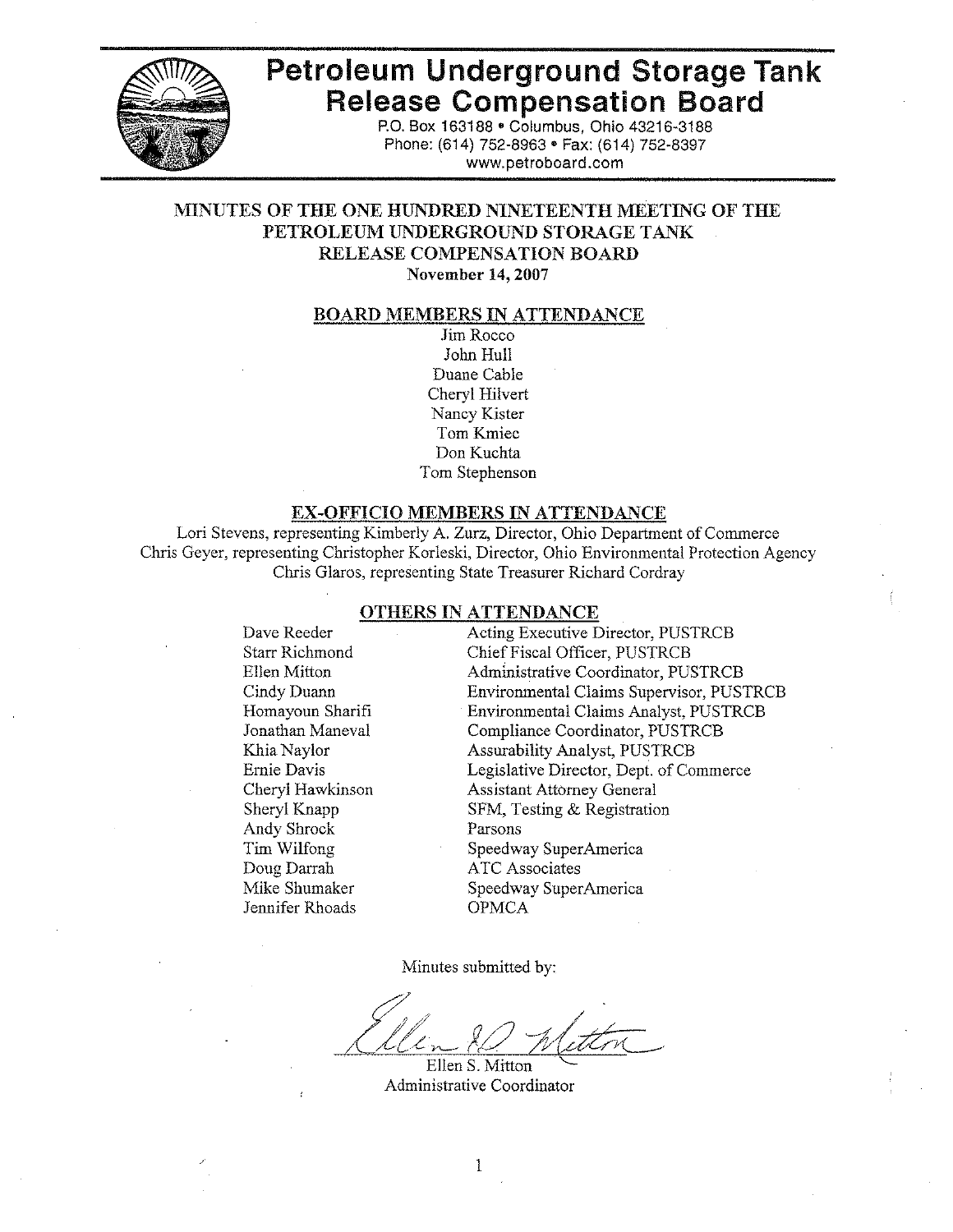# **Call To Order:**

Chairman Rocco convened the one hundred nineteenth meeting of the Petroleum Underground Storage Tank Release Compensation Board on Wednesday, November 14, 2007 at 10:05 a.m. The following members were in attendance: Jim Rocco; John Hull; Nancy Kister; Tom Stephenson; Mayor Don Kuchta; Cheryl Hilvert; Tom Kmiec; Duane Cable; Lori Stevens, representing Director Kimberly Zurz, Ohio Department of Commerce; Chris Glaros, representing State Treasurer Richard Cordray; and, Chris Geyer, representing Director Chris Korleski, Ohio Environmental Protection Agency.

Chairman Rocco asked if there were any comments, questions, or discussions regarding the minutes from the September 12, 2007, board meeting and there were none. Mr. Hull moved to approve the minutes. Ms. Hilvert seconded the motion. A vote was taken and ten members were in favor. Mr. Glaros chose to abstain. The motion carried.

### **BUSTR Report:**

Chairman Rocco called upon Ms. Lori Stevens, Acting Bureau Chief, BUSTR, to present the BUSTR report.

Ms. Stevens said that the Domenici-Barton Energy Policy Act of 2005 is Federal legislation signed into law on August 8, 2005. This Act amended federal laws governing the underground storage tank program and would place notable additional requirements on the state of Ohio. She said that due to this legislation, BUSTR had formed the BUSTR Rule Revision Advisory Committee ("committee"), consisting of UST owners and/or operators and other interested parties in Ohio. Ms. Stevens stated the committee had submitted proposed drafts of Ohio Administrative Code section 1301:7-9-06 and section 1301:7-9-07 to comply with recent changes in the federal law.

Ms. Stevens noted that the committee plans to have one more meeting in late December or early January. She said that date would be posted on the BUSTR website. She said that the agenda for the meeting would focus on secondary containment and delivery prohibition.

Ms. Stevens concluded her report stating that BUSTR is in the process of hiring three additional inspectors to assist in ongoing compliance inspections required by the Federal Energy Bill.

#### **Financial Report:**

Ms. Richmond began her report with an update on the ongoing audits. She said she received the release letter last week from the State Auditor and that the 2006 audit is now complete.

Ms. Richmond said that Schneider Downs completed the in-house fieldwork for the fiscal year 2007 audit last week. She stated that the auditors are awaiting the final actuarial report to finalize the audit. Ms. Richmond stated that it is her intent to mail the final audit draft to Board members by the end of December. She requested that each Board member review the 2007 audit and be prepared to discuss it at the January Board meeting. She said that Schneider Downs would be attending the January meeting to address any questions or concerns regarding the audit report. Ms. Richmond expects to have the 2007 audit released by the end of February.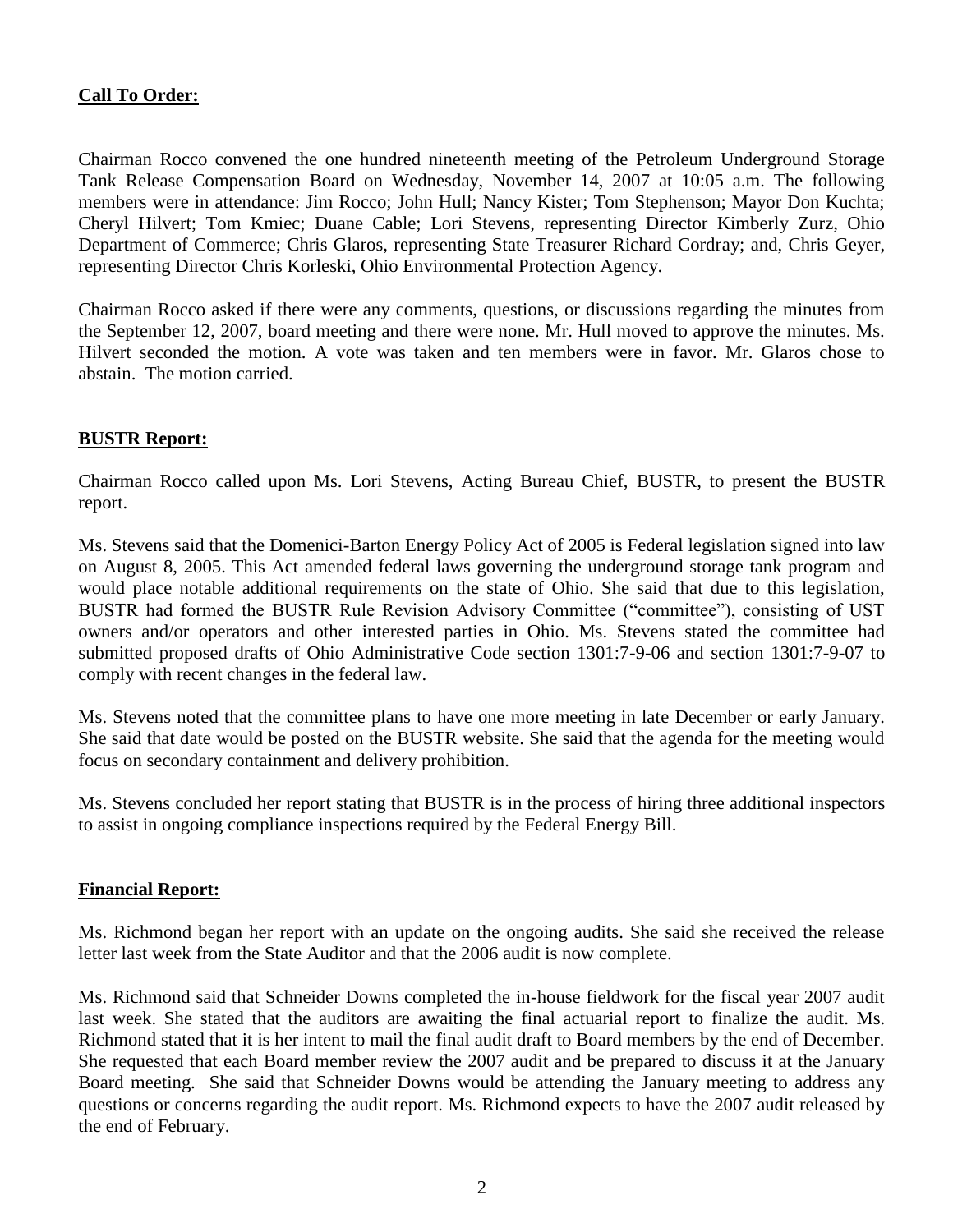Ms. Richmond indicated a copy of the actuarial report, completed by Pinnacle Actuarial Resources, had been distributed to each Board member today. She pointed out that the report refers to a claim as being a "release" or "site," and that in-house, we refer to a claim as those incremental costs that are received. She noted that the estimate of \$39.1 million is the remaining amount that the Board can expect to pay for the approved releases that had occurred by June 30, 2007. She stated that as of the end of June, the Board had paid \$171 million in settlement reimbursements. She stated that the \$39.1 million is broken into two components - \$37.9 million represents those claims and eligibility applications that were received and granted eligibility by June 30, 2007 and \$1.25 million represents those releases that occurred on or before June 30, 2007, but had not been reported or had not been granted eligibility. She stated that some of the information Pinnacle factored into their report were the 1998 performance upgrade standards, the changes in the way the costs are required to be submitted to the Board, the introduction of risk based correction action in 1999, as well as the changes that were made in 2005, and also the way in which the Board processes claims. Ms. Richmond said if there are any questions regarding this liability study to contact her.

Ms. Richmond stated that the August and September financials were mailed to each member. She said that the current unobligated balance is \$11.2 million. Ms. Richmond said there is an additional \$6.0 million remaining in the obligated account set aside for claim settlement payments, and another \$7.0 million in the debt service account.

Ms. Richmond stated that tank revenue at the end of September is just over \$14.3 million. She noted that the miscellaneous income line item is \$2,000, which is over budget; however, it represents reimbursement of travel expenses incurred in the last fiscal year. Reporting on other line items, Ms. Richmond noted that interest income is approximately \$390,000, which is about 35% of what was budgeted. She said the claims expense at the end of September was at \$2.1 million. The salary, rent, and office supplies line items are right on budget for this time in the year. She noted that temporary services and postage are extremely cyclical and are relatively high during this time of the year, but will even out during the fiscal year. Ms. Richmond said that the advertising cost is not a typical expense and was incurred as a result of the Executive Director posting in the newspaper. She stated that the Trustee Expense line item is a higher percentage of the budget right now because of the annual trustee fee of \$2,900 that occurred in August.

Ms. Richmond referenced the fee statement statistics spreadsheet and said that as of November 13, 2007, there had been approximately \$14.1 million in current year tank fees collected, and an additional \$400,000 in prior year fees collected. Ms. Richmond stated that the term "fees" represents the annual fees, penalties, and transfer fees. She said that the \$14.5 million represents 21,665 tanks and that 26% of those tanks were assured at the reduced deductible. Ms. Richmond said that the number of tank owners is increasing due to the transfer of sites from the larger tank owners to individual owners. She said that the Board is slightly below in collections compared to this time last year; however, Ms. Richmond expects to meet the \$15.1 million budget for the 2007 program year.

## **Claims Report:**

Chairman Rocco called on Cindy Duann, Environmental Claims Supervisor, to present the claims report. She said the total maximum liability of in-house unpaid claims is approximately \$26.7 million, and based upon the historical payout of approximately 70%, the liability of unpaid claims is about \$18.7 million. She stated that claims had been submitted for 2,535 sites. Ms. Duann said that 1,612 sites (64%) had a no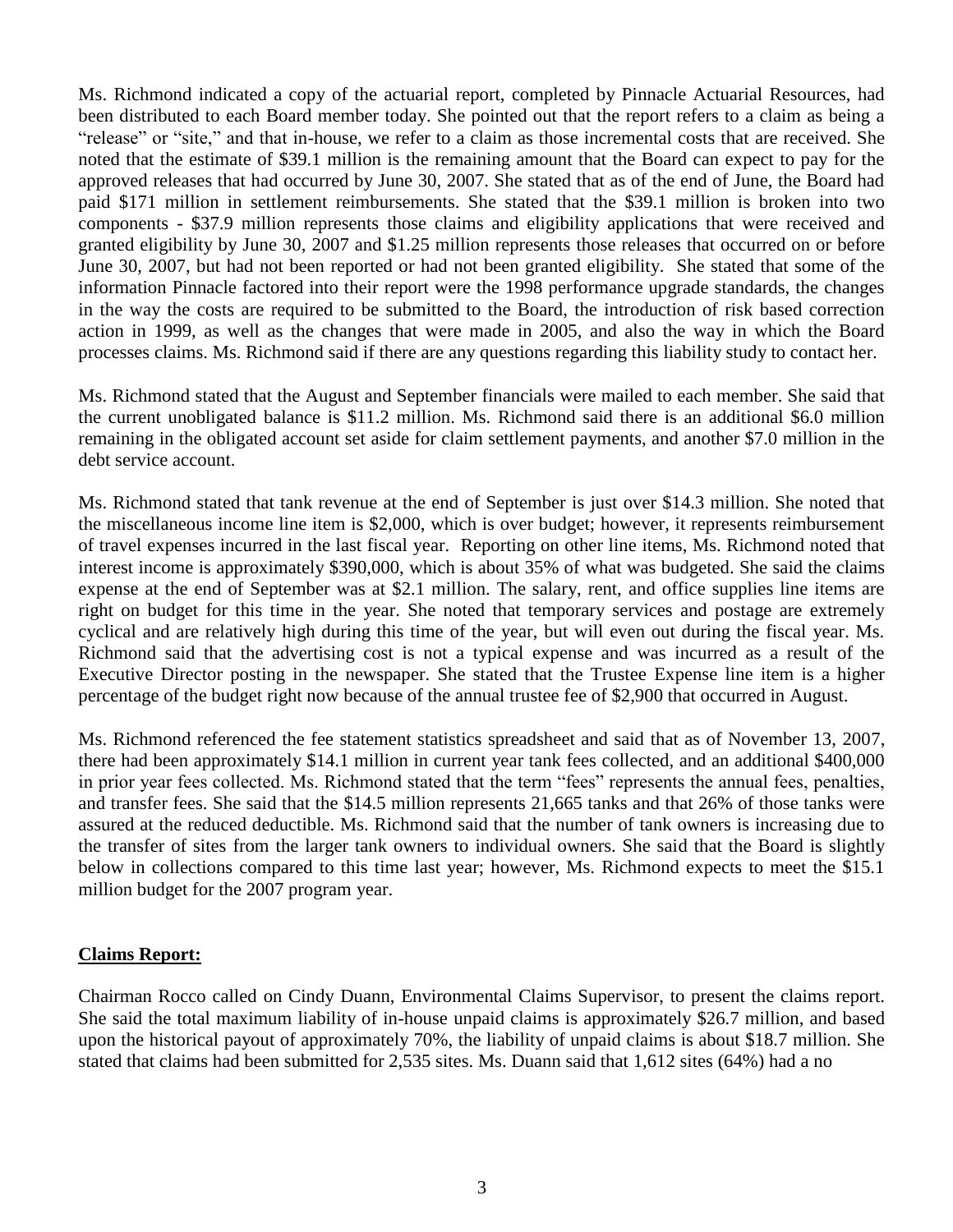further action (NFA) status and the average claims settlement payout per site is \$64,326. Ms. Duann noted that the average claim payout based on 95 sites that had received NFA status and had been cleaned up exclusively under BUSTR's 1999 and 2005 risk based corrective action rules is \$19,340 per site. She noted that only 46 of these sites had reached their deductible.

Ms. Duann stated that in the last four months, the Board received 296 claim packages and the staff settled or closed 294 claims. She said that the lower than typical average claim payout percentage of just under 55% is primarily due to a special settlement agreement with a tank owner that offered a very low percentage of payout.

Ms. Duann said that in October the Board received 14 eligibility applications, and so far this month, the Board received 15 eligibility applications. She said that this number is above normal; however, the staff would review all applications within a one-month time frame.

Ms. Duann said that the Board received 54 cost pre-approval applications in the past four months and determined 94 pre-approval applications, noting that the staff is gaining ground on the backlog of cost preapprovals.

Following Ms. Duann's report, Chairman Rocco led a discussion regarding whether the transition or election to BUSTR's 2005 corrective action rule could have been avoided. The primary concern is that many of the sites had been under the 1992 corrective action rule, then moved to the 1999 rule for many years with expensive remediation costs reimbursed by the Fund. However, due to their failure to timely respond to BUSTR's Tier 2 deficiency requests or to follow up with a Tier 2 RAP, these sites are now transitioned to the 2005 rule and are re-doing all the Tier 1 and Tier 2 evaluations.

#### **New Business**

#### *Finance Committee Report*

Chairman Rocco called upon John Hull, Vice Chairman and member of the Finance Committee, to present the report of the Finance Committee meeting. Mr. Hull stated that the Board's Finance Committee, along with Starr Richmond, Chief Fiscal Officer, and Dave Reeder, Acting Executive Director, met in early November to discuss the financial status of the Fund. Based on their discussion, and evaluation of the projections and the solvency of the Fund, the Finance Committee recommended that the Board not increase tank fees or deductible amounts for program year 2008.

#### *Hardship Application*

#### Claim #18344-0001/10/26/98, Gary W. Glessner, Red Stripe Associates, Inc.

Mr. Reeder stated that Mr. Glessner had applied for his seventh hardship renewal. The first hardship renewal expired on September 12, 2001; the second on June 13, 2002; the third on February 12, 2003; the fourth on June 9, 2005; and the fifth hardship status expired on June 7, 2006. Mr. Glessner was denied hardship status on September 6, 2006. Mr. Reeder said that in addition to the review of the hardship renewal application, a US Environmental Protection Agency (EPA) financial capacity test was used to determine Mr. Glessner's ability to carry debt.

He said that the financial capacity test indicated that the cash flow situation at Red Stripe had declined since the 2006 application and that Mr. Glessner would not be able to carry the debt. Mr. Reeder recommended that the Board approve this application and grant hardship status. Mayor Kuchta moved to approve. Mr. Hull seconded and all were in favor.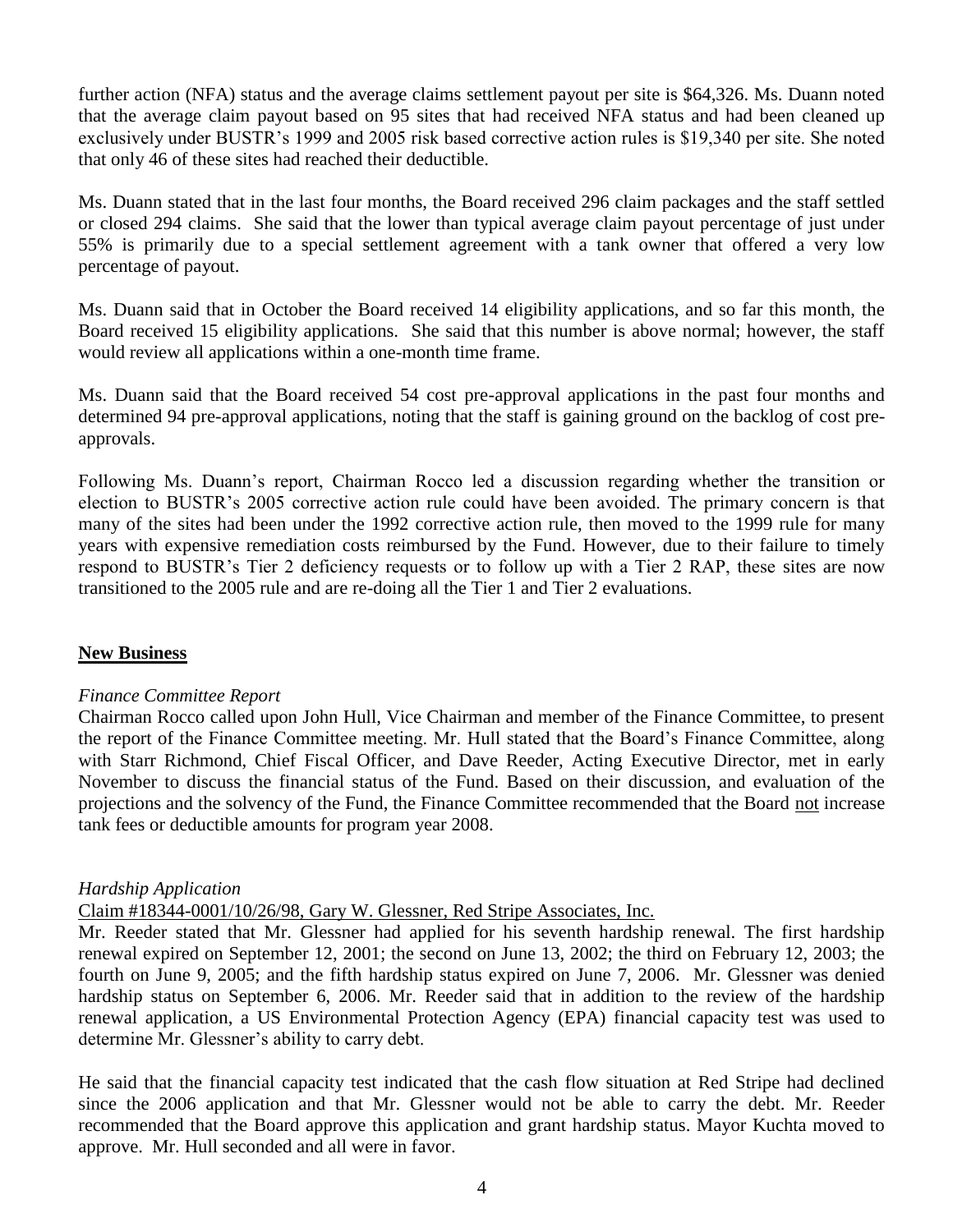### *Certificate of Coverage Ratification*

Chairman Rocco called upon Mr. Reeder to present for ratification by the Board the lists of owners who either, since the last Board meeting, had been issued or denied a Certificate of Coverage.

Mr. Reeder explained that behind Tab 9 there are two lists of owners. The first is a listing of owners who had been issued a program year 2006 Certificate of Coverage; and, behind the green divider page, a listing of owners who had been denied a program year 2006 Certificate of Coverage. He said that behind Tab 10 there are also two lists of owners. The first is a listing of owners who had been issued a program year 2007 Certificate of Coverage; and, behind the green divider page, a listing of owners who had been denied a program year 2007 Certificate of Coverage.

Mr. Reeder said that the process used to review the fee applications and issue or deny a Certificate of Coverage included a review for completeness to determine that full payment had been made, that financial responsibility was demonstrated, and that the BUSTR registration was complete. In a second level of review, BUSTR registration data is considered to determine whether tanks for which coverage is sought are in compliance with BUSTR rules. Mr. Reeder said if there are no issues, the facility receives a Certificate of Coverage.

Mr. Reeder explained that if compliance issues are discovered, notice is provided to owners in accordance with Board rules and the Revised Code. Throughout this process the Board's staff works with owners to correct the fee statement record and/or the BUSTR registration record. Mr. Reeder stated that the staff often continues to work with owners even after a determination to deny a Certificate of Coverage has been issued. The Board's rules and the Revised Code make provisions for an appeal of the determinations issued within this process.

Mr. Reeder asked that the Board ratify his actions with respect to the facilities receiving 2006 Certificates of Coverage.

Mr. Hull moved to ratify the list of 2006 Certificates of Coverage that were granted. Mr. Cable seconded. Ten members voted in favor of the motion. Mr. Glaros was not present during the vote. The motion passed.

Mr. Reeder stated that all of the processes as stated in the Board's rules and the Revised Code were followed in making the determinations for denying Certificates of Coverage. Mr. Reeder asked that the Board ratify his actions with respect to the facilities that were denied a Certificate of Coverage in program year 2006.

Mr. Hull moved to ratify the list of 2006 Certificates of Coverage that were denied. Ms. Hilvert seconded. Ten members voted in favor of the motion. Mr. Glaros was not present during the vote. The motion passed.

Mr. Reeder asked that the Board ratify his actions with respect to the facilities receiving 2007 Certificates of Coverage.

Mr. Hull moved to ratify the list of 2007 Certificates of Coverage that were granted. Ms. Hilvert seconded. Ten members voted in favor of the motion. Mr. Glaros was not present during the vote. The motion passed.

Mr. Reeder asked that the Board ratify his actions with respect to the facilities that were denied a Certificate of Coverage in program year 2007.

Mr. Hull moved to ratify the list of 2007 Certificates of Coverage that were denied. Mr. Cable seconded. Ten members voted in favor of the motion. Mr. Glaros was not present during the vote. The motion passed.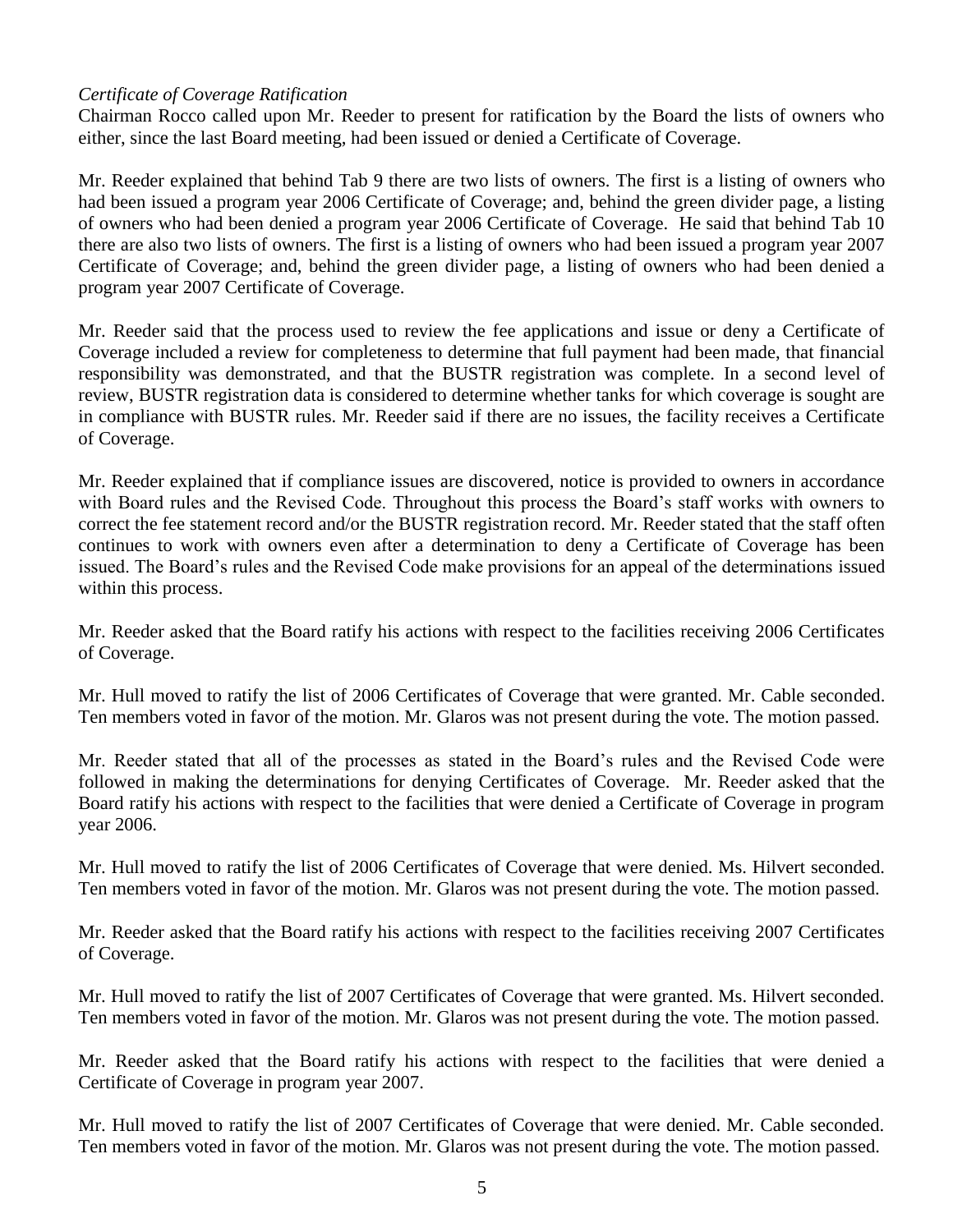### *Rules Committee Report*

Chairman Rocco called upon Mr. Reeder to address the rule amendments discussed by the Rules Committee.

Mr. Reeder presented the recommendations proposed by the Rule Committee as follows:

#### **3737-1-03**

The proposed revision is to delete the definition of "confirmed release" and in its place, define the term "release" to mirror the existing Bureau of Underground Storage Tank Regulations' definition.

### **3737-1-04**

The proposed revision is to clarify the requirements for the issuance or transference of a facility Certificate of Coverage to a new owner as a result of a sale of tanks. In addition, clarification regarding the issuance of an Order Pursuant to Law, which assesses a late fee for the non-payment of the annual fees, is proposed.

#### **3737-1-04.1**

As a result of changes to rule 3737-1-03, the Board proposes to remove the reference to a confirmed release. The proposed rule will require that where a Certificate of Coverage has not been issued for a UST for two or more years, a responsible person certifies that prior to payment, no release or suspected release was required to have been reported to the State Fire Marshal.

#### **3737-1-07**

As a result of changes to rule 3737-1-03, this proposed revision is to remove the reference to a confirmed release and specify that an eligibility application must be filed within one-year from the date the release or suspected release was required to be reported to the State Fire Marshal.

#### **3737-1-08**

The proposed revision is to clarify that costs determined to be non-reimbursable shall not be applied toward a responsible person's deductible or reduced deductible amount.

#### **3737-1-09**

The proposed revision is to clarify that when cost pre-approval is required but is not granted, costs are reimbursed at 50% of the usual, customary, and reasonable costs of the least expensive corrective action alternative.

#### **3737-1-12**

The proposed revision will remove a paragraph dealing with the maintenance of records. In addition, it clarifies certain corrective action program task completion dates as well as completion dates for tasks not specifically within defined program tasks. Completion dates are used to determine the one-year deadline for filing an application for cost reimbursement.

#### **3737-1-12.1**

The change clarifies when free product recovery (FPR) has been in place for one year, an evaluation assessing the effectiveness of the FPR technique be submitted within ninety days from the anniversary date and annually thereafter. In addition, when FPR is in conjunction with a remedial action plan (RAP), the FPR evaluation shall be included in the annual RAP evaluation submission.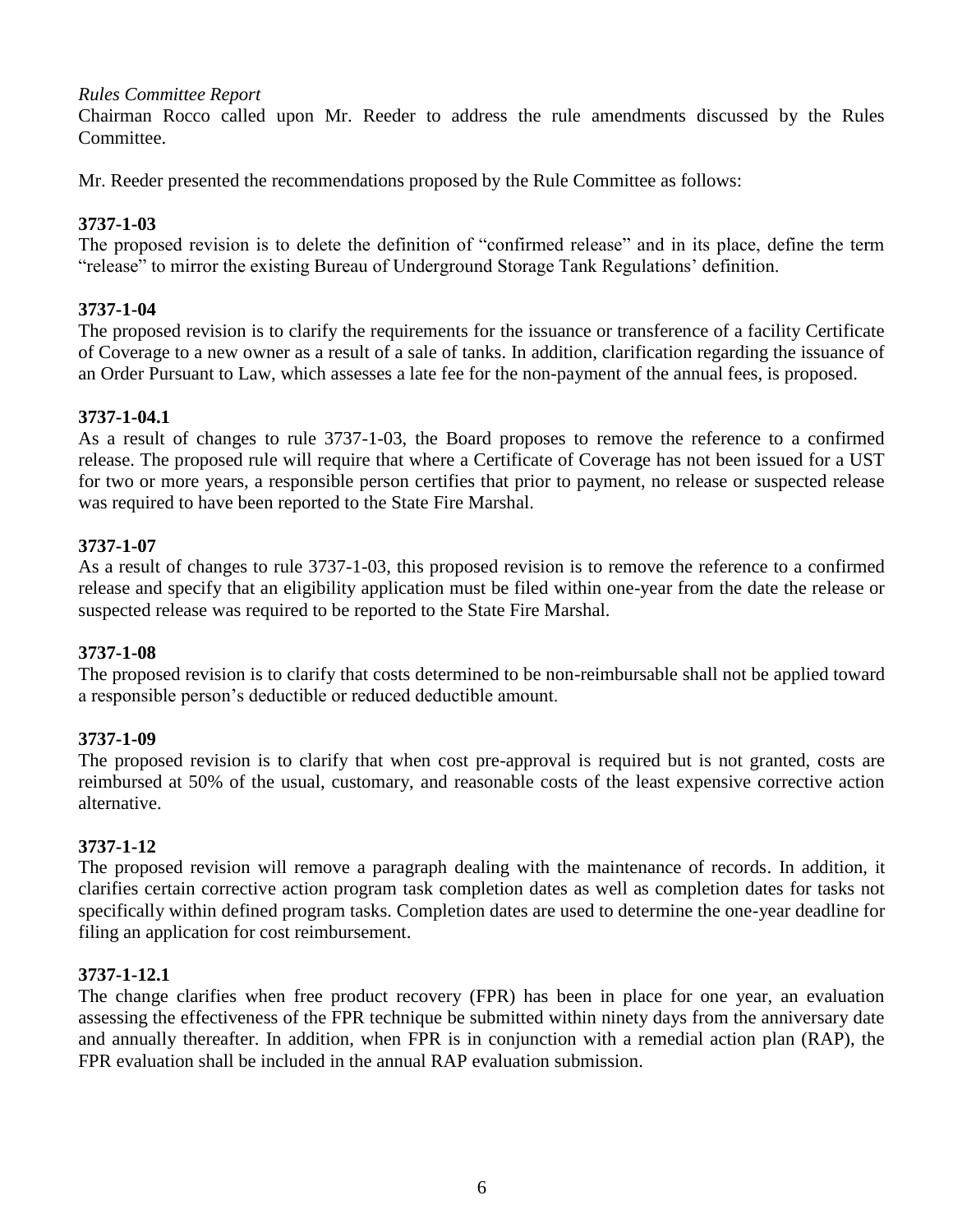### **3737-1-22**

The proposed revision is to clarify that a responsible person must provide written notification to the Board within 30 days of any action by another party that caused and/or contributed to an accidental release. In addition, where an eligibility application was previously submitted to or approved by the Director and previous notification has not been provided, written notification is required within 90 days from the effective date of the rule. Failure to comply with any portion of this rule will result in a reduction of 50% of corrective action costs or third-party claim costs.

Chairman Rocco asked for a motion to adopt the recommendation of the Rules Committee to amend as proposed rules 3737-1-03, 3737-1-04, 3737-1-04.1, 3737-1-07, 3737-1-08, 3737-1-09, 3737-1-12, 3737-1- 12.1, and 3737-1-22. Ms. Kister so moved. Mr. Hull seconded and a vote followed. All were in favor.

Mr. Reeder explained that the rules would be filed the week of December 4, 2007. A public hearing would be held prior to the Board meeting on January 9, 2008, and a hearing by the Joint Committee on Agency Rule Review would follow. The rules would be ready for adoption by the Board at the March 12, 2008, meeting and have an effective date of April 1, 2008.

#### **Executive Session**

Chairman Rocco requested a motion to go into executive session pursuant to R.C. 121.22(G)(3) to discuss matters of pending or imminent court action.

Mr. Hull so moved. Ms. Kister seconded and a roll call vote followed. The following members voted in the affirmative: Messrs. Rocco, Hull, Cable, Kmiec, Kuchta, Stephenson, Geyer, Glaros, and Mss. Hilvert, Stevens, and Kister. There were no nays and the motion passed.

#### **Reconvene Meeting**

The Board adjourned from executive session and Chairman Rocco reconvened the public meeting at approximately 12:55 p.m.

Mr. Stephenson moved to authorize the Chairman or Vice Chairman to authorize Cheryl Hawkinson, Assistant Attorney General, to participate in lawsuits to be brought about by BUSTR. Mr. Kmiec seconded and a vote was taken. All were in favor and the motion passed.

#### **Executive Session**

Chairman Rocco requested a motion to go into executive session pursuant to R.C. 121.22(G)(1), to discuss personnel compensation related issues.

Mr. Hull so moved. Mr. Stephenson seconded and a roll call vote followed. The following members voted in the affirmative: Messrs. Rocco, Hull, Cable, Kmiec, Kuchta, Stephenson, Geyer, Glaros, and Mss. Hilvert, Stevens, and Kister. There were no nays and the motion passed.

#### **Reconvene Meeting**

The Board adjourned from executive session and Chairman Rocco reconvened the public meeting at approximately 12:55 p.m.